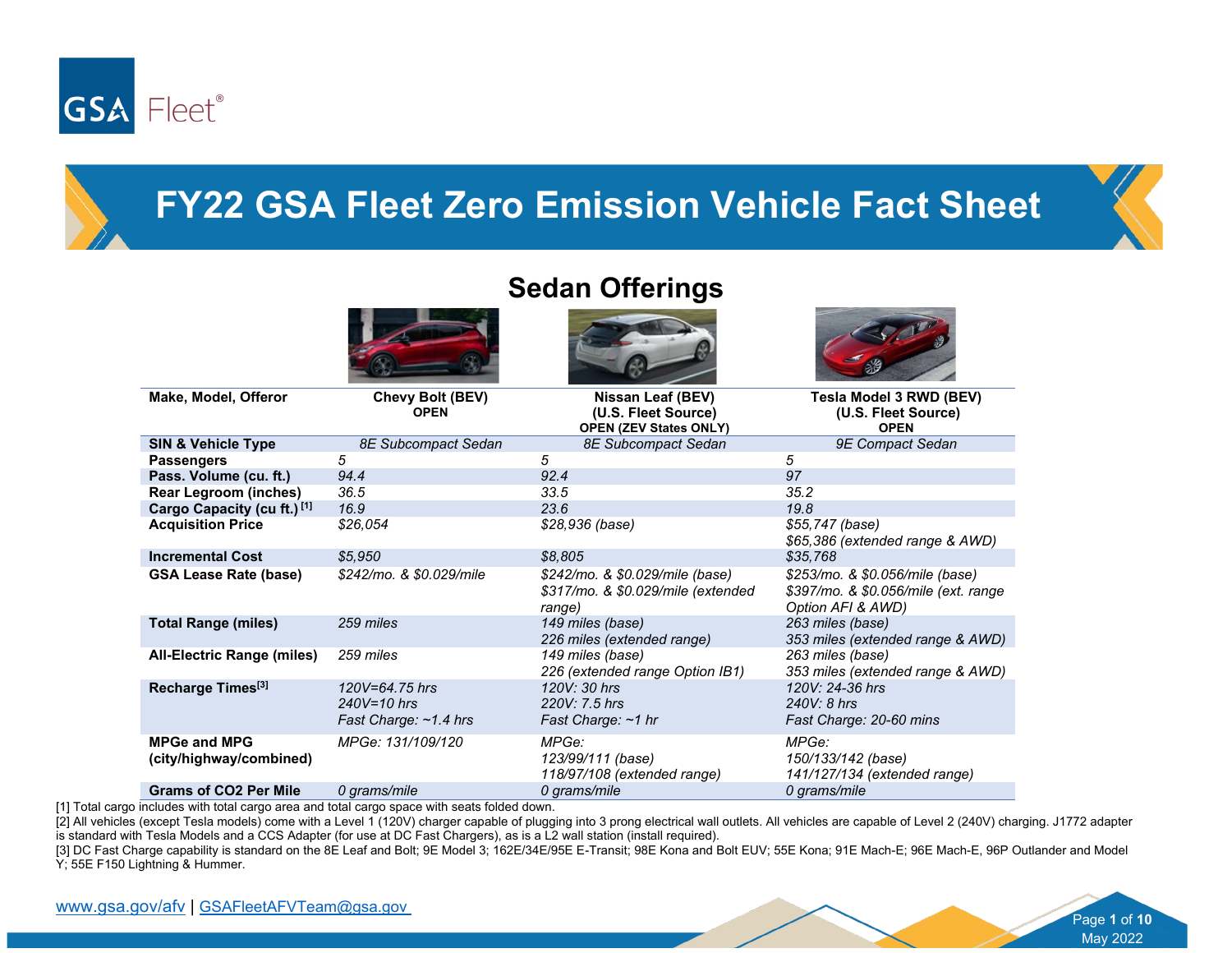

### **PHEV SUV Offerings**





| Make, Model &<br><b>Vehicle Type</b>              | Kia Niro (PHEV)<br>(U.S. Fleet Source)<br><b>CLOSED</b> | Ford Escape (PHEV)<br>(Ford)<br><b>OPEN</b>       | <b>Hyundai Tucson (PHEV)</b><br>(U.S. Fleet Source)<br><b>OPEN - Qty Restrictions</b> |
|---------------------------------------------------|---------------------------------------------------------|---------------------------------------------------|---------------------------------------------------------------------------------------|
| <b>Vehicle Type</b>                               | 98P 4x2 Compact SUV                                     | 98P 4x2 Compact SUV                               | 99P 4X4 Compact SUV                                                                   |
| <b>Passengers</b>                                 | 5                                                       | 5                                                 | 5                                                                                     |
| Pass. Vol (cu. ft.)                               | 100.9                                                   | 104.0                                             | 105.9                                                                                 |
| Rear Legroom (in.)                                | 37.4                                                    | 38.9                                              | 39.5                                                                                  |
| Cargo Vol (cu. ft.)[1]                            | 19.4/54.5                                               | 30.7/60.8                                         | 31.9/71.8                                                                             |
| <b>Acquisition Price</b>                          | \$28,994                                                | \$31,572                                          | \$36,076                                                                              |
| <b>Incremental Cost</b>                           | \$8,192                                                 | \$7,651                                           | \$12,111                                                                              |
| <b>GSA Lease Rate (base)</b>                      | \$280/mo. & \$0.109/mile                                | $$280/mo.$ &<br>\$0.109/mile                      | $$340/mo$ . &<br>\$0.106/mile                                                         |
| <b>Total Range (miles)</b>                        | 560 miles                                               | 530 miles                                         | 420 miles                                                                             |
| <b>All-Electric Range</b>                         | 26 miles                                                | 38 miles                                          | 33 miles                                                                              |
| Recharge Times <sup>[3]</sup>                     | 120V: 9 hrs<br>240V: 2.25 hrs<br>Fast Charge: N/A       | 120V: 10 hrs<br>240V: 3.5 hrs<br>Fast Charge: N/A | 120V: 4-6 hrs<br>240V: < 2 hrs<br>Fast Charge: N/A                                    |
| <b>MPGe &amp; MPG (city</b><br>/highway/combined) | MPGe: -/-/105 MPG: -/-/46                               | MPGe: -/-/100 MPG: -/-/41                         | MPGe: -/-/80<br>MPG: -/-/35                                                           |
| Grams of CO2 / Mile                               | 90 grams/mile                                           | 77 grams/mile                                     | 100 grams/mile                                                                        |

[1] Total cargo includes with total cargo area and total cargo space with seats folded down.

[2] All vehicles (except Tesla models) come with a Level 1 (120V) charger capable of plugging into 3 prong electrical wall outlets. All vehicles are capable of Level 2 (240V) charging. J1772 adapter is standard with Tesla Models and a CCS Adapter (for use at DC Fast Chargers), as is a L2 wall station (install required).

[3] DC Fast Charge capability is standard on the 8E Leaf and Bolt; 9E Model 3; 162E/34E/95E E-Transit; 98E Kona and Bolt EUV; 55E Kona; 91E Mach-E; 96E Mach-E and Model Y; 96P Outlander and Santa Fe; and 55E F150 Lightning and Hummer.

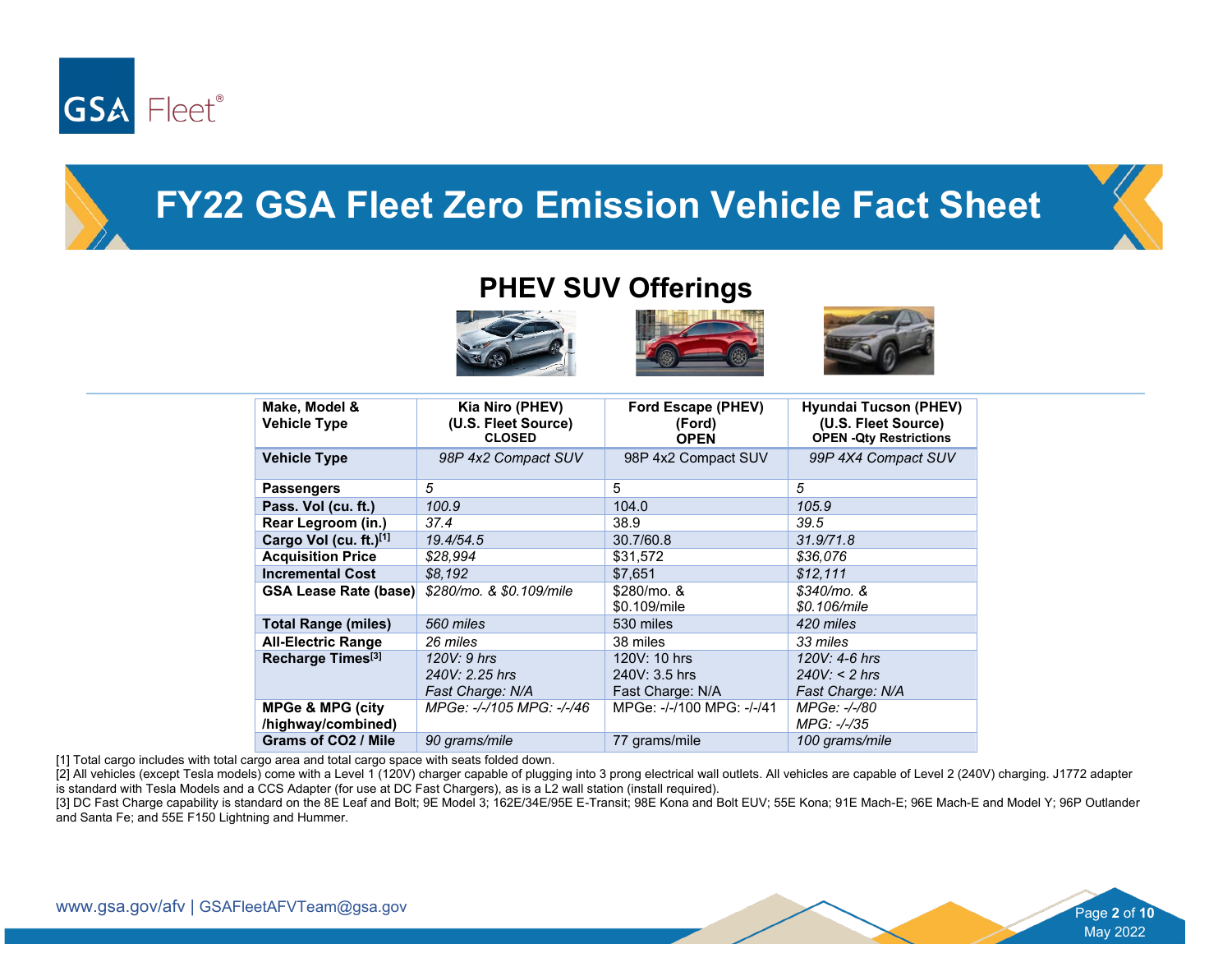

### **BEV SUV Offerings**









| Make, Model & Type            | Hyundai Kona (BEV)<br>(U.S. Fleet Source)<br><b>OPEN</b> | Chevy Bolt EUV (BEV)<br><b>OPEN</b>                  | <b>Tesla Model Y</b><br>(U.S. Fleet Source)<br><b>OPEN</b> | Ford Mustang Mach-E (BEV)[4]<br><b>CLOSED</b>                                     | Hyundai lonig 5<br>(U.S. Fleet Source)<br><b>OPEN</b>                                  |
|-------------------------------|----------------------------------------------------------|------------------------------------------------------|------------------------------------------------------------|-----------------------------------------------------------------------------------|----------------------------------------------------------------------------------------|
| <b>Vehicle Type</b>           | 98E 4x2 Compact SUV                                      | 98E 4x2 Compact SUV                                  | 96E Crossover SUV                                          | 91E/96E Crossover SUV                                                             | 91E/96E Crossover SUV                                                                  |
| <b>Passengers</b>             | 5                                                        | 5                                                    | 5                                                          | 5                                                                                 | 5                                                                                      |
| Pass. Vol (cu. ft.)           | 92.4                                                     | 96.5                                                 | $\overline{\phantom{0}}$                                   | 101.1                                                                             | 106.5                                                                                  |
| Rear Legroom (in.)            | 33.4                                                     | 39.1                                                 | 40.5                                                       | 38.1                                                                              | 39.4                                                                                   |
| Cargo Vol (cu. ft.) $[1]$     | 19.2/45.8                                                | 56.9                                                 | 68                                                         | 29.7/59.7                                                                         | 27.2                                                                                   |
| <b>Acquisition Price</b>      | \$36,090                                                 | \$28,251                                             | \$74,475                                                   | \$44,336 (4X2 base)<br>\$46,980 (AWD base)                                        | \$45,971 (4X2 base)<br>\$49,541 (AWD base)                                             |
| <b>Incremental Cost</b>       | \$13,587                                                 | \$5,825                                              | \$47,320                                                   | \$18,940(4X2)<br>\$20,095 (AWD/GT Model)                                          | \$20,599(4X2)<br>\$22,630 (AWD)                                                        |
| <b>GSA Lease Rate (base)</b>  | \$255/mo. & \$0.066/mile                                 | \$255/mo. & \$0.066/mile                             | \$325/mo. & \$0.087/mile                                   | \$325/mo. & \$0.087/mile or \$440/mo. &<br>\$0.087 (for extended range Opt. XEVR) | \$325/mo. & \$0.087/mile                                                               |
| <b>Total Range (miles)</b>    | 258 miles                                                | 247 miles                                            | 326 miles                                                  | 230/300 miles (4X2 base/ext.)<br>210 miles (AWD)                                  | 303(4X2)<br>256 (AWD)                                                                  |
| Recharge Times <sup>[2]</sup> | 120V: N/A<br>240V: 9 hrs<br>Fast Charge: 1 hour          | 240V: 7.5 hrs<br>Fast Charge: 95 miles/30<br>minutes | 120V: N/A<br>240V: 8-10 hrs<br>Fast Charge: 20-60 minutes  | 120V: 95+ hours<br>240V: 14.1 hr<br>Fast Charge: 1 hour                           | 120V: 25+hours<br>240V: 6-9 hr<br>Fast Charge: 1 hour (18<br>min. for 350 kW charging) |
| <b>MPGe</b>                   | 108/132/120                                              | 125/104/115                                          | 131/117/125                                                | 100/97 (4X2 base/ext.) 93 (AWD)                                                   | 132/98/114 (4X2)<br>110/87/98 (AWD)                                                    |
| Grams of CO2 / Mile           | 0 grams/mile                                             | 0 grams/mile                                         | 0 grams/mile                                               | 0 grams/mile                                                                      | 0 grams/mile                                                                           |

[1] Total cargo includes with total cargo area and total cargo space with seats folded down.

[2] All vehicles (except Tesla models) come with a Level 1 (120V) charger capable of plugging into 3 prong electrical wall outlets. All vehicles are capable of Level 2 (240V) charging. J1772 adapter is standard with Tesla Models and a CCS Adapter (for use at DC Fast Chargers), as is a L2 wall station (install required).

[3] DC Fast Charge capability is standard on the SIN 8E Leaf and Bolt; 9E Model 3; 162E/34E/95E E-Transit; 98E Kona and Bolt EUV; 55E Kona; 91E Mach-E; 96E Mach-E and Model Y; 96P Outlander and Santa Fe; and 55E F150 Lightning and Hummer.

[4] The base Mach-E (non-GT trim) cannot support additional loads beyond the vehicle's standard equipment (upfitting). Do not use this vehicle configuration for applications that require aftermarket equipment. For LE upfitting capability to support additional loads select option "LE" on SIN 96E AWD for the upgraded GT Trim which adds \$14,305.

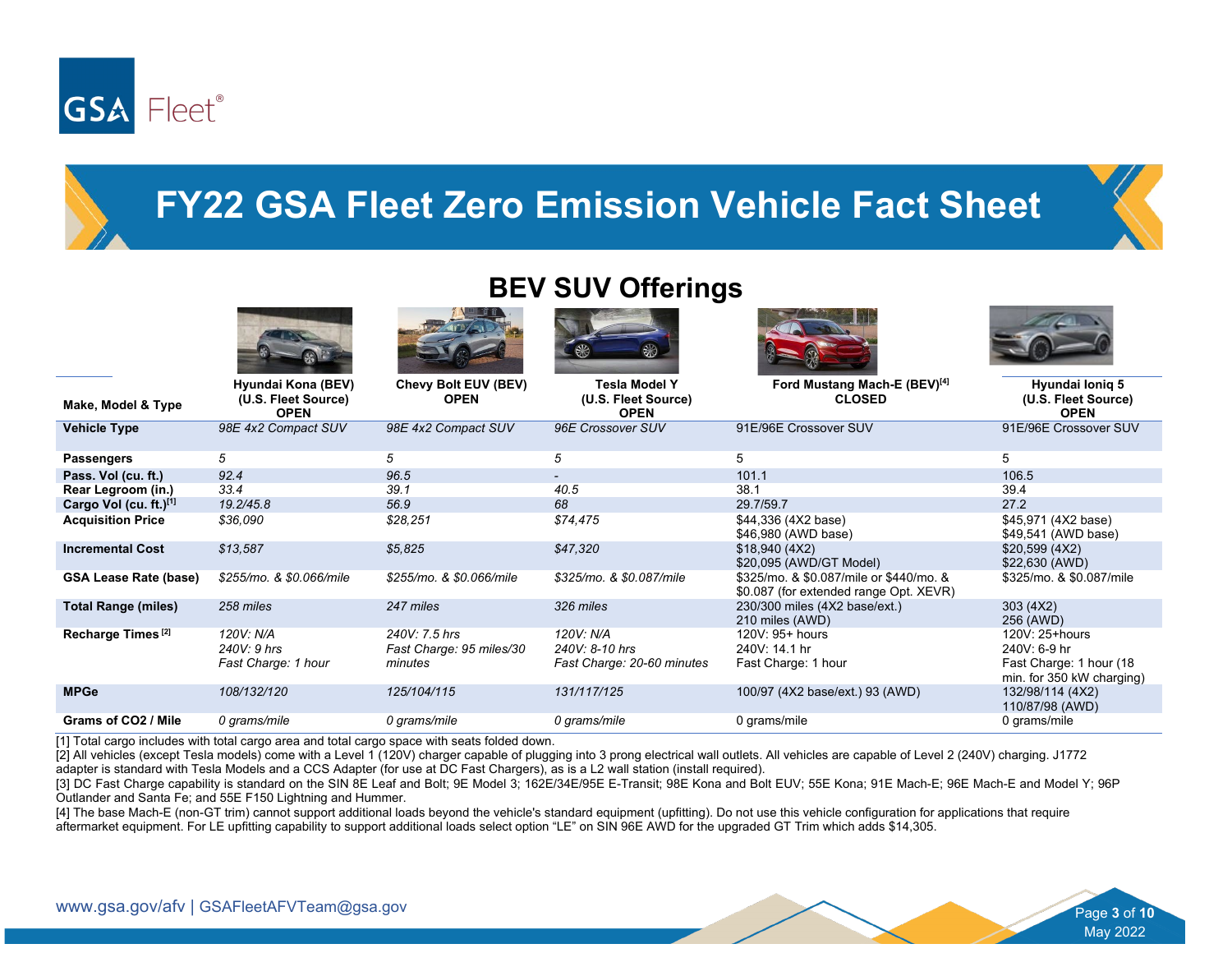









| Make, Model & Type                            | <b>Ford E-Transit RWD</b><br>(BEV) (Ford/Northside<br>Ford)<br><b>OPEN</b> | <b>Renault Kangoo ZE</b><br>(BEV) (Global)<br>(Europe/Lease-only)<br><b>OPEN</b> | <b>Toyota Proace Cargo</b><br>(BEV) (Global)<br>(Europe only)<br><b>OPEN</b> | <b>Toyota Proace Verso</b><br>(BEV) (Global)<br>(Europe only)<br><b>OPEN</b> |
|-----------------------------------------------|----------------------------------------------------------------------------|----------------------------------------------------------------------------------|------------------------------------------------------------------------------|------------------------------------------------------------------------------|
| <b>Vehicle Type</b>                           | 162E, 95E, 34E Cargo Van                                                   | 30Y Cargo Van                                                                    | 30Y Cargo Van                                                                | 21Y 8-Passenger Van                                                          |
| <b>Passengers</b>                             | 2                                                                          | 2                                                                                | 2                                                                            | 8                                                                            |
| Pass. Vol (cu. ft.)                           |                                                                            |                                                                                  |                                                                              |                                                                              |
| Rear Legroom (in.)                            | N/A                                                                        | N/A                                                                              | N/A                                                                          | N/A                                                                          |
| Cargo Vol (cu. ft.)[1]                        | 404.3 cu ft and up                                                         | 120 $ft^3$                                                                       |                                                                              | 20 ft <sup>3</sup> - 148 ft <sup>3</sup>                                     |
| <b>Capacity (Payload/Max</b><br>Towing/Other) | Three roof heights; three<br>body lengths                                  |                                                                                  | -                                                                            |                                                                              |
| <b>Acquisition Price</b>                      | \$47,288 (34E); \$57,248<br>(95E); \$49,87 (162E)                          | \$36,235 (Lease Only)                                                            | \$41,107 (Lease Only)                                                        | \$56,782 (Lease Only)                                                        |
| <b>Incremental Cost</b>                       | \$17,240 (34E); \$13,330<br>(95E); \$20,878 (162E)                         | No Incremental                                                                   | No Incremental                                                               | No Incremental                                                               |
| <b>GSA Lease Rate (base)</b>                  | TBD                                                                        | \$480/ month \$0.081 per<br>mile                                                 | \$532/ month \$0.081 per mile                                                | \$748 / month \$0.131/mile                                                   |
| <b>Total Range (miles)</b>                    | 136 miles                                                                  | 168 miles                                                                        | 50kW:143 miles/75kW: 205<br>miles                                            | 50kW:143 miles/75kW: 205<br>miles                                            |
| Recharge Times <sup>[2]</sup>                 | 120V: 21.2 hrs<br>220V: 8 to 12 hrs<br>Fast Charge: 45-65 minutes          | 7.6kW: 6 hours                                                                   | 7.4kW: 7.5 hours<br>Fast Charge: 30-45 min.                                  | 7.4kW: 7.5 hours<br>Fast Charge: 30-45 min.                                  |
| <b>MPGe</b>                                   | Not Required to Report                                                     | n/a                                                                              | n/a                                                                          | n/a                                                                          |
| Grams of CO2 / Mile                           | 0 grams/mile                                                               | $\mathbf{0}$                                                                     | 0                                                                            | $\mathbf 0$                                                                  |

[1] Total cargo includes with total cargo area and total cargo space with seats folded down.

[2] All vehicles (except Tesla models) come with a Level 1 (120V) charger capable of plugging into 3 prong electrical wall outlets. All vehicles are capable of Level 2 (240V) charging. J1772 adapter is standard with Tesla Models and a CCS Adapter (for use at DC Fast Chargers), as is a L2 wall station (install required).

[3] DC Fast Charge capability is standard on the 8E Leaf and Bolt; 9E Model 3; 162E, 34E, 95E E-Transit; 98E Kona and Bolt EUV; 55E Kona; 91E Mach-E; 96E Mach-E and Model Y; 96P Outlander and Santa Fe; and Hummer.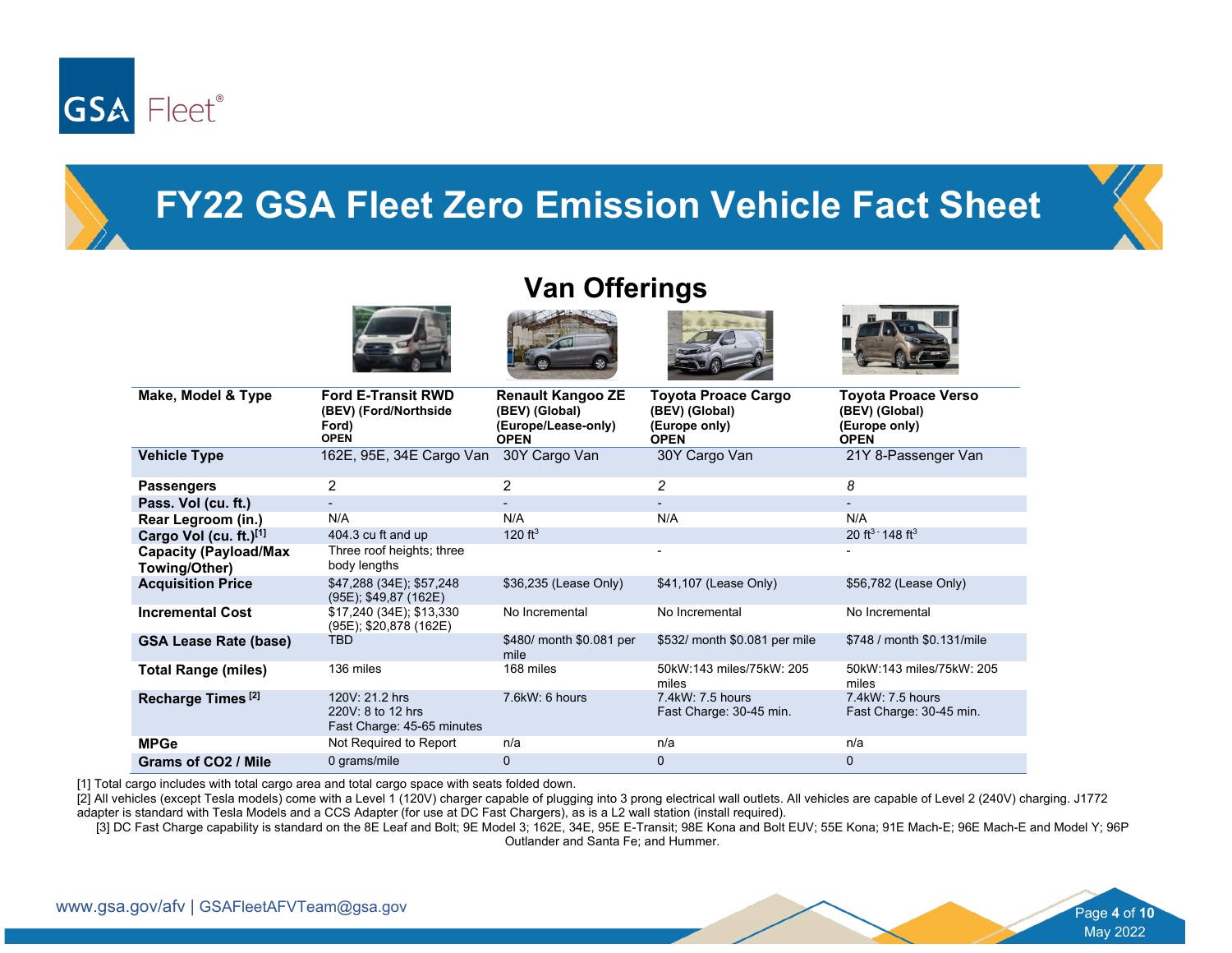

## **Light Truck Offerings**





| Make, Model & Type                  | <b>GMC Hummer EV Pickup (BEV)</b><br><b>OPEN</b>                      | Ford F150 Lightning (BEV)<br><b>OPEN</b>                       |
|-------------------------------------|-----------------------------------------------------------------------|----------------------------------------------------------------|
| <b>Vehicle Type</b>                 | 57E 4x4 Crew Cab                                                      | 55E 4x4 Crew Cab Light Truck                                   |
| <b>Passengers</b>                   | 5                                                                     | 5                                                              |
| Pass. Vol (cu. ft.)                 |                                                                       | $\overline{\phantom{a}}$                                       |
| Rear Legroom (in.)                  | 38.9                                                                  | 43.6                                                           |
| Cargo Vol (cu. ft.) $[1]$           | 5 ft bed/11.4 cu ft in trunk                                          | 5.5 foot bed/ 14.1 cu ft in trunk/52.8 ft cargo box volume     |
| Capacity (Payload/Max Towing/Other) | TBD                                                                   | 2,000 lbs./7,700 lbs. (max trailer tow package)                |
| <b>Acquisition Price</b>            | \$116, 173                                                            | \$44,062 base: \$54,263 XEVR option:                           |
| <b>Incremental Cost</b>             | \$76,257                                                              | \$6,691 base (Pro Trim)                                        |
| <b>GSA Lease Rate (base)</b>        | <b>TBD</b>                                                            | \$213/month \$0.14/mile (base); \$357/month \$0.14/mile (XEVR) |
| <b>Total Range (miles)</b>          | 350 miles                                                             | 230 (base) XEVR Option: 300                                    |
| Recharge Times <sup>[2]</sup>       | 120V: 140-200 hours<br>$220V:11+$<br>Fast Charge: 40-69 minutes (std) | 120V: N/A<br>$220V: 10-14$ hours<br>Fast Charge: N/A           |
| <b>MPGe</b>                         | TBD                                                                   | TBD                                                            |
| Grams of CO2 / Mile                 | 0 grams/mile                                                          | 0 grams/mile                                                   |

1] Total cargo includes with total cargo area and total cargo space with seats folded down.

[2] All vehicles (except Tesla models) come with a Level 1 (120V) charger capable of plugging into 3 prong electrical wall outlets. All vehicles are capable of Level 2 (240V) charging. J1772 adapter is standard with Tesla Models and a CCS Adapter (for use at DC Fast Chargers), as is a L2 wall station (install required).

[3] DC Fast Charge capability is standard on the 8E Leaf and Bolt; 9E Model 3; 162E, 34E, 95E E-Transit; 98E Kona and Bolt EUV; 55E Kona; 91E Mach-E; 96E Mach-E and Model Y; 96P and Santa Fe; and Hummer.

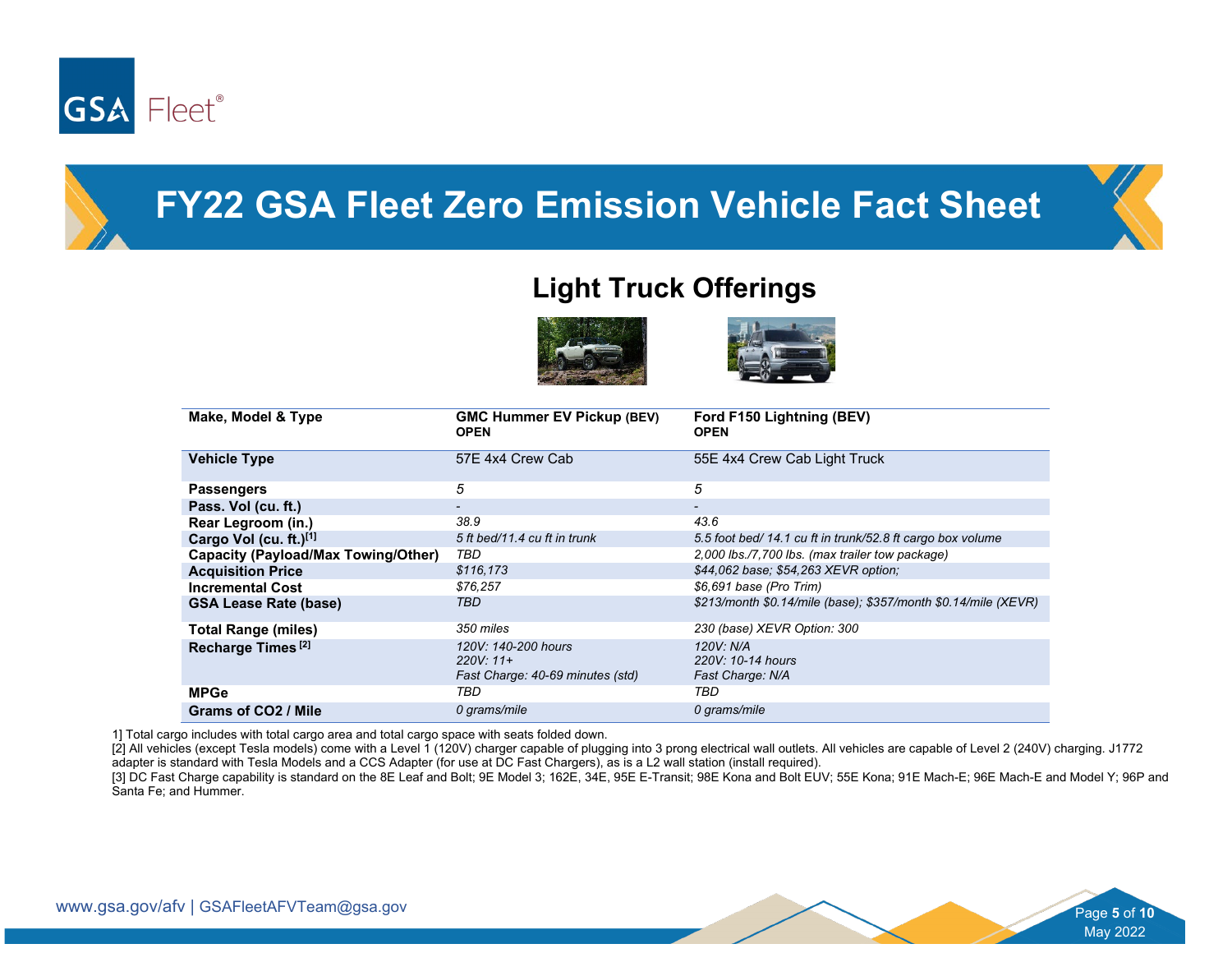





**GSA Fleet®** 

Class 6 Delivery Van Global Enterprise/MOTIV 105 mile range (BEV) Price: \$413,400 [GSA MAS](https://www.gsaadvantage.gov/advantage/ws/catalog/product_detail?gsin=11000061975925) **OPEN**



Class 4/6 Box Truck Global Enterprise/MOTIV 105 mile range (BEV) Price: \$330k-\$399,620 [GSA MAS](https://www.gsaadvantage.gov/advantage/ws/catalog/product_detail?gsin=11000061975924) **OPEN**



Class 4/6 Stake Bed Truck Global Enterprise/MOTIV 105 mile range (BEV) Price: \$310k-\$378,950 [GSA MAS](https://www.gsaadvantage.gov/advantage/ws/catalog/product_detail?gsin=11000061975928) **OPEN**



Ambulance/Leader EL 264 Transit EV (Ford Chassis) SIN 212E Price: \$259,794 [AutoChoice](https://autochoice.fas.gsa.gov/AutoChoice/Home) **OPEN**



 Class 8 Tractor Kenworth T680e SIN 624E Price: \$426,558 [AutoChoice](https://autochoice.fas.gsa.gov/AutoChoice/Home) **OPEN**



Class 6/7 Flatbed & Dry van Kenworth K270e/ K370e SINs 531W/571W/533W, 573W Price: \$279,926-\$290,268 [AutoChoice](https://autochoice.fas.gsa.gov/AutoChoice/Home) **OPEN**



Class-8 Tractor Volvo VNRE 300 Mack Defense SIN 524E Price: \$393,684 [AutoChoice](https://autochoice.fas.gsa.gov/AutoChoice/Home) **OPEN**



Class-8 Stake/Flatbed, Dry Van Mack Defense / Volvo VNRE 300 SIN 533E, 573E Price: \$398,833-\$410,723 [AutoChoice](https://autochoice.fas.gsa.gov/AutoChoice/Home) **OPEN**

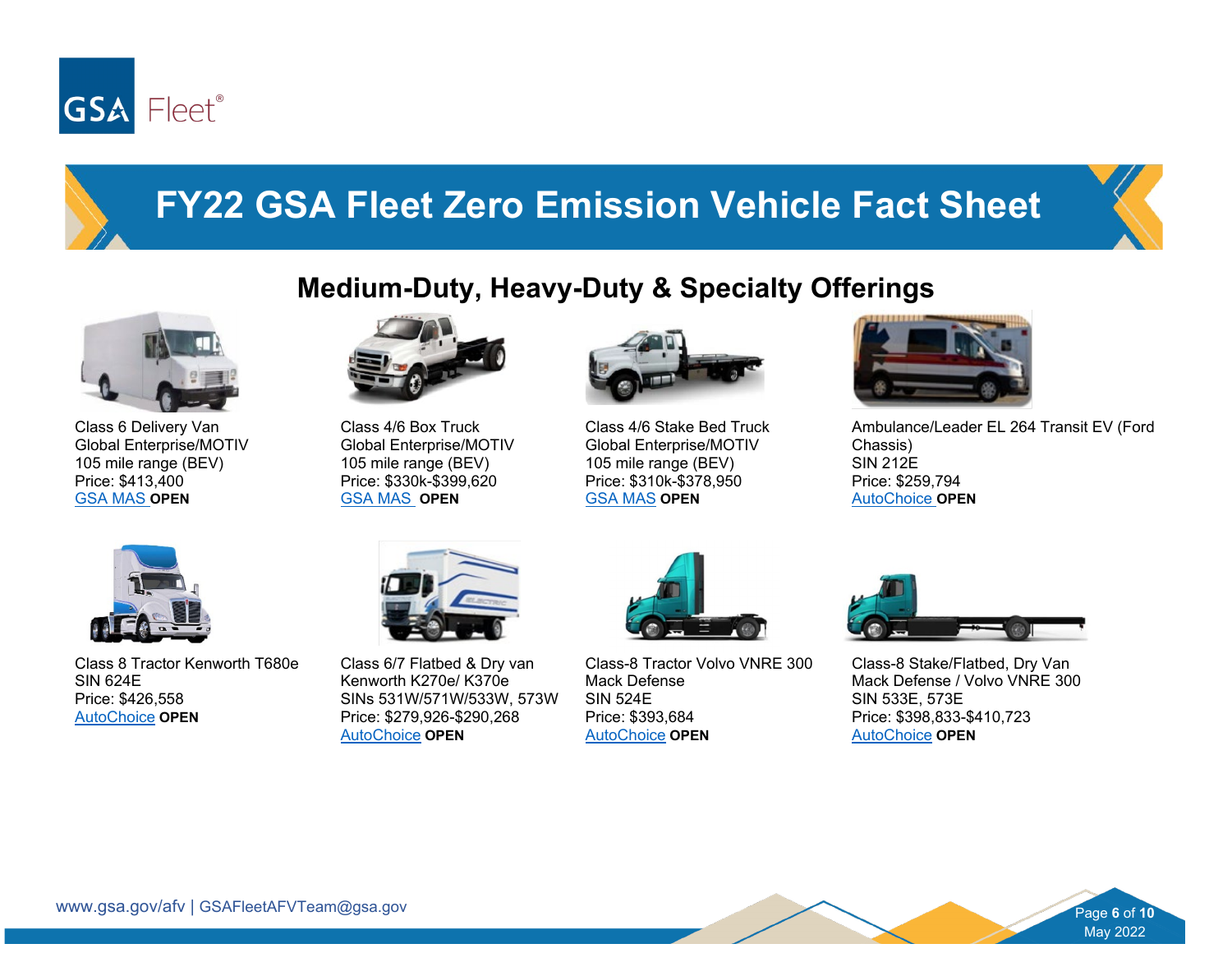



12 & 16 Pass. Shuttle Bus (BEV) Turtle Top Terra/MOTIV (BEV) SIN 241/2 & 341/2 \$214,955-\$221,988 **[AutoChoice](https://autochoice.fas.gsa.gov/AutoChoice/Home) CLOSED** 

### **Shuttle Bus Offerings**



12-16 Pass. Shuttle Bus (BEV) Starcraft Allstar SIN 241/2; 341/2 Price: \$197,024-\$200,354 [AutoChoice](https://autochoice.fas.gsa.gov/AutoChoice/Home) **OPEN**



12-16 Pass. Shuttle Bus (BEV) Glaval Universal SIN 241/2; 341/2 Price: \$199,636-\$204,012 [AutoChoice](https://autochoice.fas.gsa.gov/AutoChoice/Home) **OPEN**



12-16 Pass. Shuttle Bus (BEV) Glaval Entourage SIN 241/2; 341/2 Price: \$44,979-249,456 [AutoChoice](https://autochoice.fas.gsa.gov/AutoChoice/Home) **OPEN**



20 Pass. Shuttle Bus (BEV) Lion Bus 150M SIN 343E Price: \$417,394 **[AutoChoice](https://autochoice.fas.gsa.gov/AutoChoice/Home) OPEN**

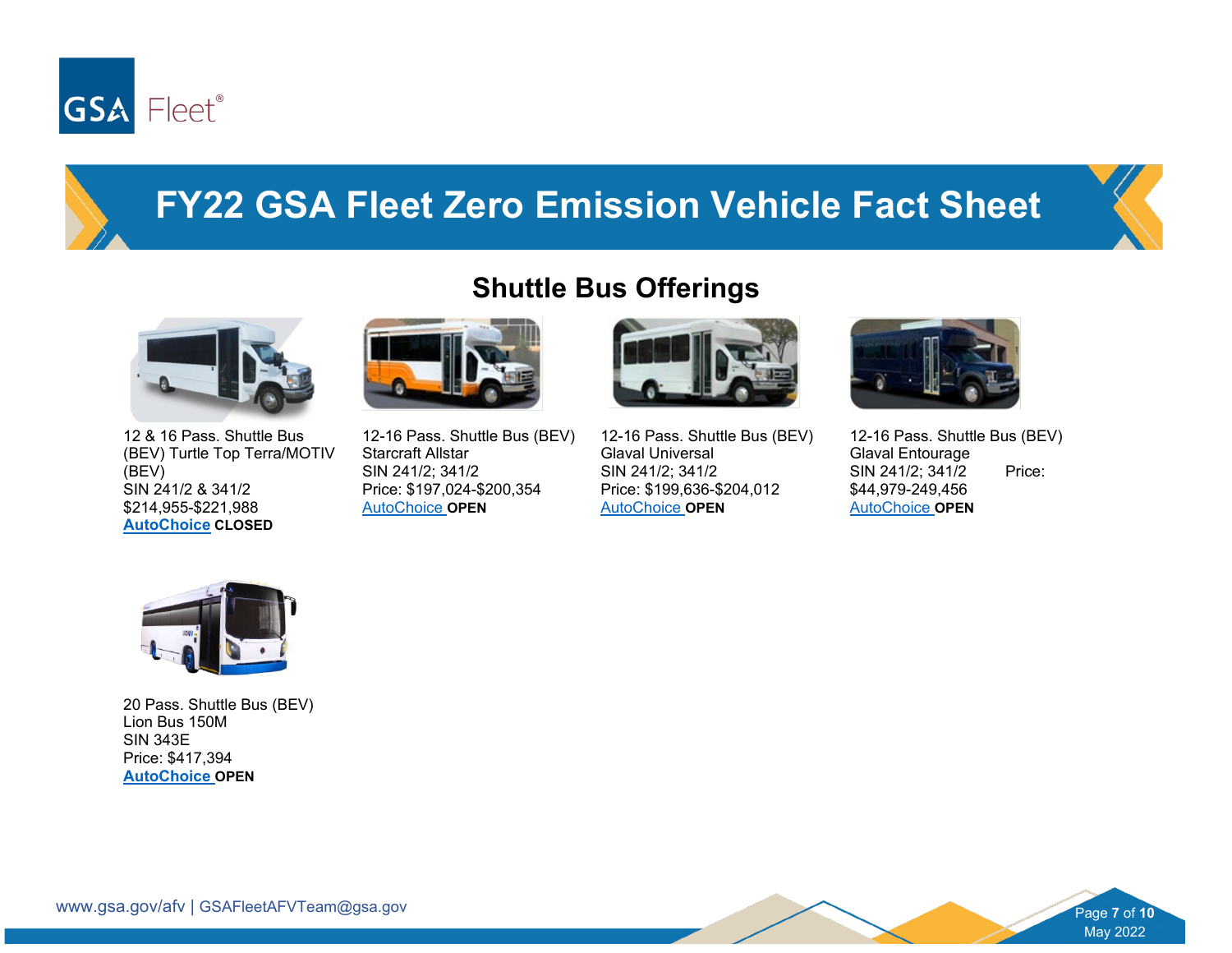

**School/Work Bus Offerings**



*66 Child, Type-C, School Bus (BEV) Blue Bird CV3011SB SIN 322E Price: \$285,997 V2G Standard* [AutoChoice](https://autochoice.fas.gsa.gov/AutoChoice/Home) **CLOSED**



*78 Child, Type-D, rearmotor, School Bus (BEV) Blue Bird T3RE3904SB SIN 339E Price: \$302,711 V2G Standard* [AutoChoice](https://autochoice.fas.gsa.gov/AutoChoice/Home) **CLOSED**



42 & 66 Pass. IC School Bus K. Neal Intl Trucks PB10E (BEV) SINs 320E & 322E Price: \$385-\$389,895 V2G is Standard [AutoChoice](https://autochoice.fas.gsa.gov/AutoChoice/Home) **OPEN**



40 Pass. Work Bus (BEV) Lion Bus 100C SIN 321E Price: \$417,394 [AutoChoice](https://autochoice.fas.gsa.gov/AutoChoice/Home) **OPEN**



44 Pass. Work Bus (BEV) Lion Bus 100D SIN 332E Price: \$417,825 [AutoChoice](https://autochoice.fas.gsa.gov/AutoChoice/Home) **OPEN**



*36 Adult, Type-C, Work bus (BEV) Blue Bird CV3011AB SIN 323E Price: \$293,618 V2G Standard* [AutoChoice](https://autochoice.fas.gsa.gov/AutoChoice/Home) **CLOSED**



*(BEV) Blue Bird CV3303AB SIN 321E Price: \$294,948 V2G Standard* [AutoChoice](https://autochoice.fas.gsa.gov/AutoChoice/Home) **CLOSED**

*40 Adult Type-C Work Bus 44 Adult, Type-D, rear-motor, Work Bus (BEV) Blue Bird T3RE3904AB SIN 338E Price: \$310,715 V2G Standard* [AutoChoice](https://autochoice.fas.gsa.gov/AutoChoice/Home) **CLOSED**

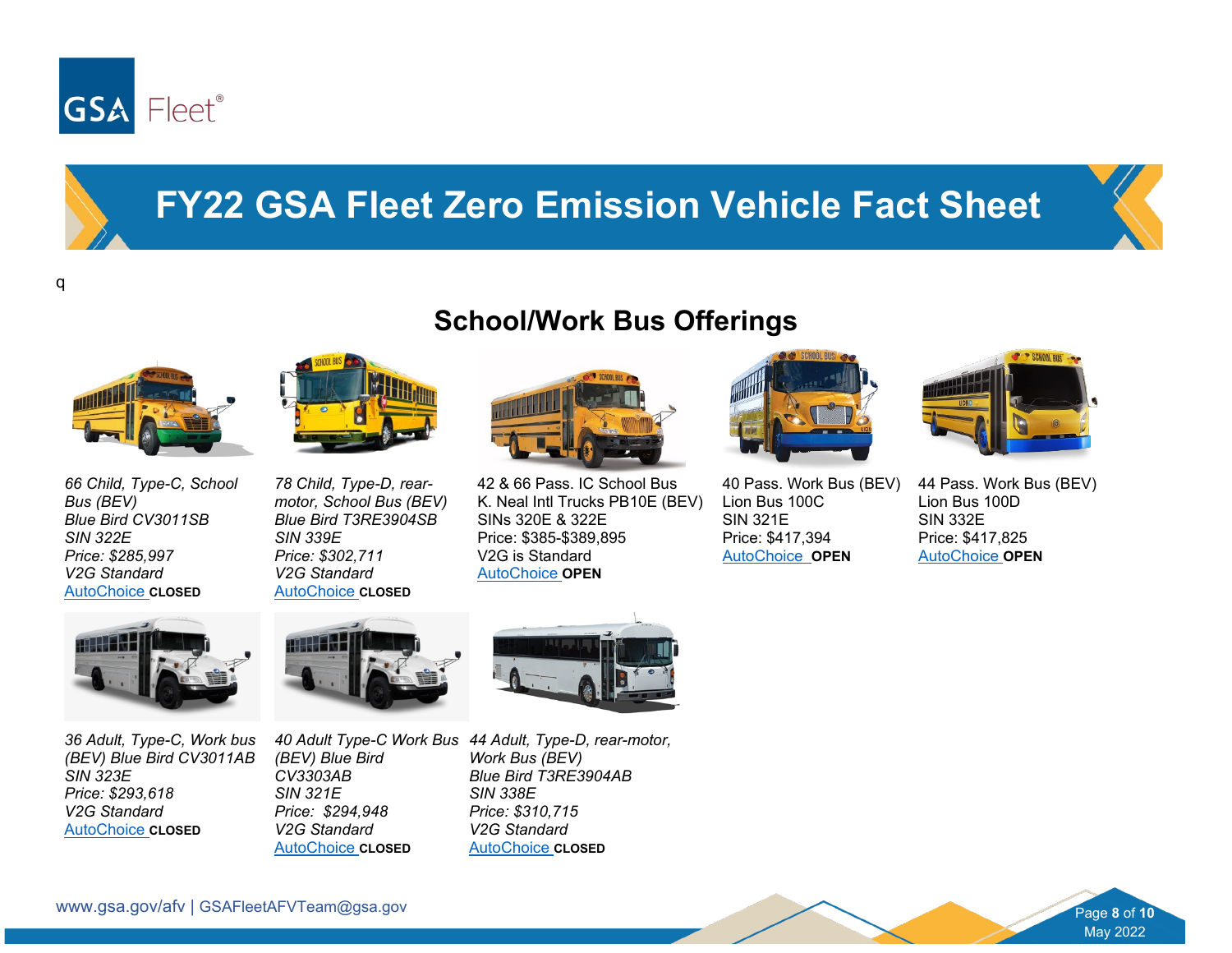





34 Pass. 40 Ft (BEV) SIN 377D & 377H New Flyer XBE40 Price: \$878,990 251 mile base range [AutoChoice](https://autochoice.fas.gsa.gov/AutoChoice/Home) OPEN



34 Pass. 40 Ft (BEV) SIN 377D & 377H AT&B - AXESS BE Eldorado National 185 base range Price: \$834,485-\$881,640 [AutoChoice](https://autochoice.fas.gsa.gov/AutoChoice/Home) OPEN



34 Pass. 40 Ft (BEV) SIN 377D & 377H Gillig LLC G28D102H4 Price: \$785,031 [AutoChoice OPEN](https://autochoice.fas.gsa.gov/AutoChoice/Home) 



34 Pass. 40 Ft (BEV) SIN 377D & 377H BYD - K9M \$795,600 - \$805,110 [AutoChoice](https://autochoice.fas.gsa.gov/AutoChoice/Home) OPEN



34 Pass. 40 Ft (BEV) SIN 377D Proterra ZX5 Up to 329 range \$1,051,862 [AutoChoice](https://autochoice.fas.gsa.gov/AutoChoice/Home) OPEN



35-40 Ft Catalyst E2 (BEV) Proterra MAS Category 3361E Price: \$660,574- \$771,869 [GSA MAS](https://www.gsaadvantage.gov/advantage/ws/main/start_page?store=ADVANTAGE) OPEN



46 Pass. 60 Ft (BEV) SIN 377E & 377I New Flyer XBE60 Price: \$1,219,890 153-mile base range [AutoChoice](https://autochoice.fas.gsa.gov/AutoChoice/Home) OPEN



46 Pass. 60 Ft (BEV) SIN 377E & 377I BYD K11M Price: \$1,200,000 193-mile base range [AutoChoice](https://autochoice.fas.gsa.gov/AutoChoice/Home) OPEN



34 Pass. 40 Ft (FCEV) SIN 377F New Flyer XFC40 Price: \$1,086,990 240-mile base range [AutoChoice](https://autochoice.fas.gsa.gov/AutoChoice/Home) OPEN



34 Pass. 40 Ft (FCEV) SIN 377F AT&B AXESS FC Price: \$1,115,385 350-mile base range [AutoChoice](https://autochoice.fas.gsa.gov/AutoChoice/Home) OPEN



46 Pass. 60 Ft (FCEV) SIN 377G New Flyer XFC60 Price: \$1,489,890 240-mile base range [AutoChoice](https://autochoice.fas.gsa.gov/AutoChoice/Home) OPEN